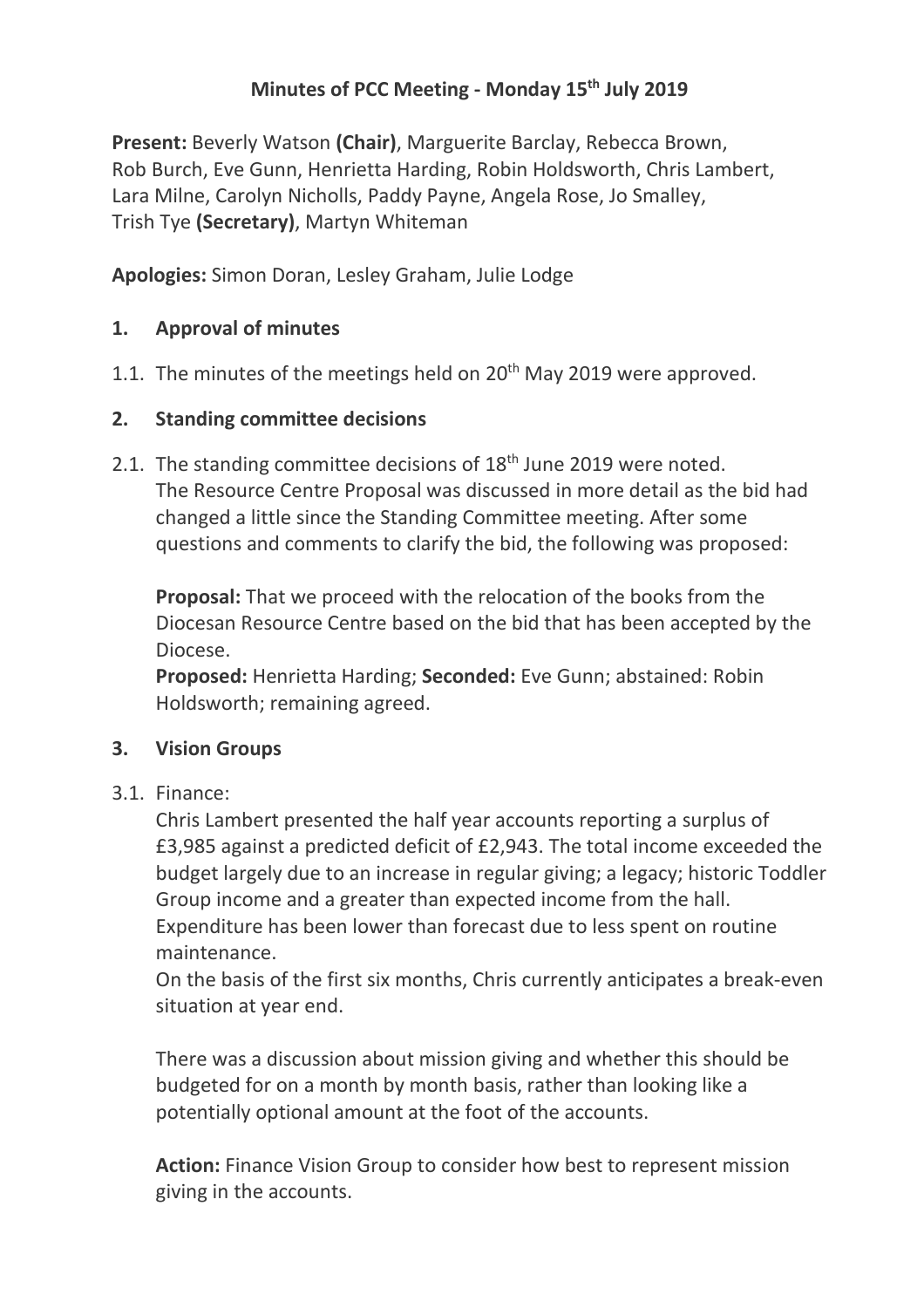## 3.2. Pastoral Vision Group

(update by Marguerite)

Marguerite summarised the purpose and work of the Pastoral Vision Group. Additionally, there is currently thought being given to the 'Over 50s' events that have run and how they may look in the future. Carolyn Nicholls and Dave Barclay are considering how best to welcome new families. Marguerite Barclay and Richard Hemingway continue to coordinate the work with the housebound and elderly.

3.3. Worship Vision Group: (update by Beverly)

3.3.1 New Baptism liturgy:

Beverly explained that the Church of England has produced a new Christian Initiation booklet, entitled Additional Baptism Texts in Accessible Language. This offers a simpler, more accessible Service, which can be used as an alternative to the traditional Baptism Service from Common Worship. The booklet we've produced from Additional Baptism Texts doesn't include Communion; and we envisage using this Service during Altogether Worship Services.

The new version has been circulated to the Worship Vision Group for comment, with one response from Martyn.

**Proposal:** That the PCC authorise use of the new version, as an option, if the Worship VG approves it at their next meeting.

**Proposed:** Eve Gunn; **Seconded:** Marguerite Barclay; abstentions – Lara Milne and Martyn Whiteman; remaining agreed.

3.3.2 Choir/Choral Scholars:

Karen Taylor has been training the choir this term. Although this has gone well in some areas, there have been some issues, such as not able to offer a regular practice slot. Karen has suggested to Beverly that she steps down as she feels she hasn't done the job to the desired standard. Beverly has accepted this decision.

Jeremy Barham has offered to train the choir, but ideally, he would like to encourage University students to join the choir as choral scholars, to give the choir a boost.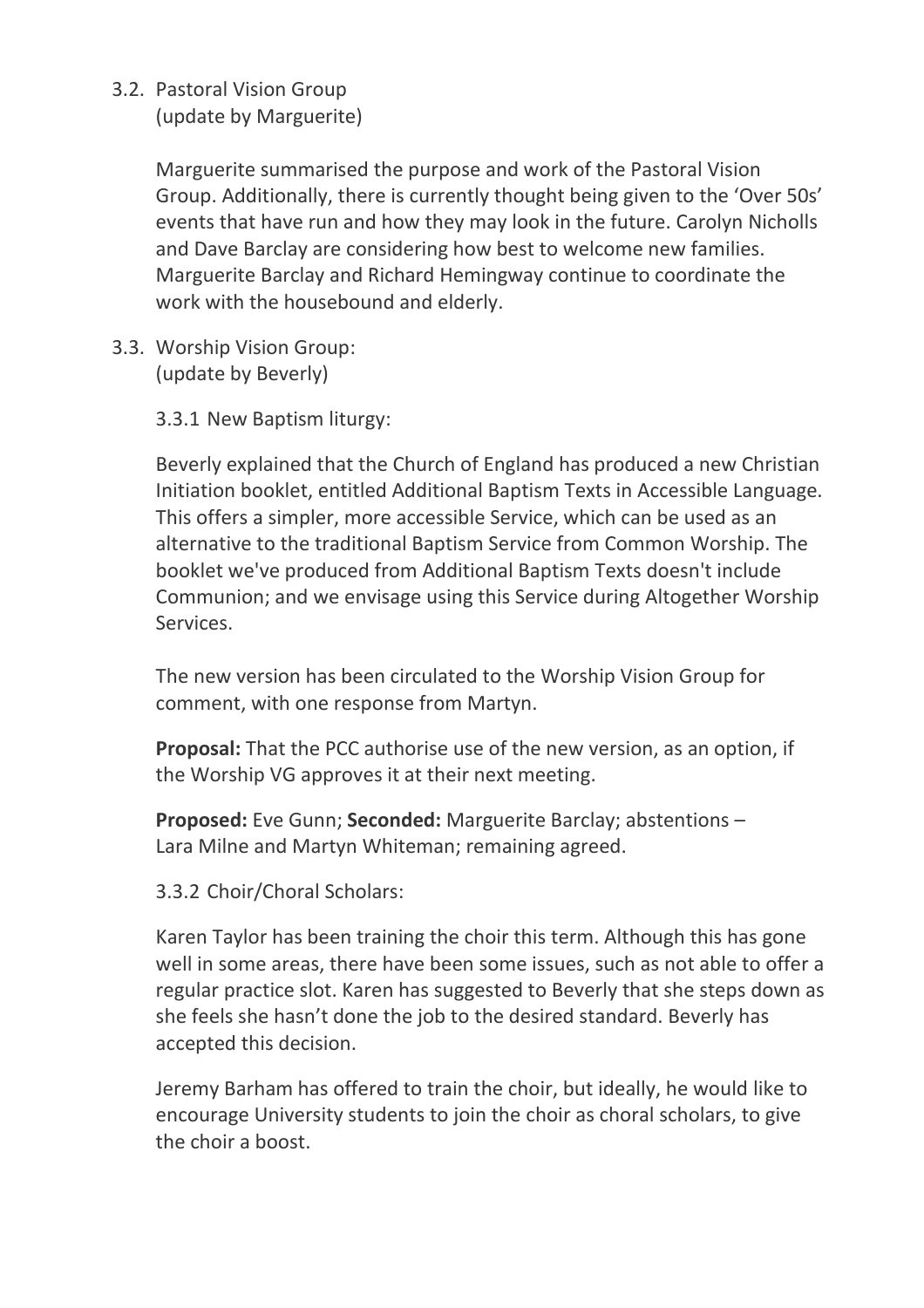Having choral scholars would mean a financial outlay in the form of an honorarium, and the scholars would then be committed to attend all rehearsals, Sunday services, festivals and special services. (St Nicolas Church do this with great success)

After some discussion, including clarification that the weekly costs to Jeremy Barham would only increase by what we currently pay the choir trainer, the following proposal was put forward:

**Proposal:** Offer a scholarship of £500/year to three scholars for two years. Look for funding to come from pledges from the congregation. (Note: Beverly has had 3 offers of either £25 or £10 so far). **Proposed:** Lara Milne; **Seconded:** Rebecca Brown; abstentions – Robin Holdsworth and Paddy Payne; remaining agreed.

#### 3.4. Events

3.4.1 Fête update:

Henrietta reported on the success of the Fête on 6th July and offered her thanks to everyone involved. The team have scheduled a review meeting to ensure we capture the lessons learned. It looks like we raised approx. £2k.

3.4.2 Coffee after 10am service:

The rota had become a bit depleted, but we now have additional helpers; Carolyn Nicholls, Henrietta Harding, Linda Doran and Linda Roe

#### 3.4.3 Upcoming events

Eve reported that the next events in the calendar are: Strawberry Teas, Harvest Quiz and Supper, and the Patronal Festival

#### 3.4.4 Bonfire Night

Eve reported that the Events Vision Group will be happy to organise the refreshments, but we will need a team to organise the bonfire and fireworks.

**Action:** Eve to contact Simon Moulden and Alex Tear to see if they are happy to organise the bonfire and fireworks as they did last year.

#### 3.4.5 Christmas Social Event

Eve reported that Jean Reed would like to hold a musical evening this year. Early thoughts are that we could have this at Willow Grange along with a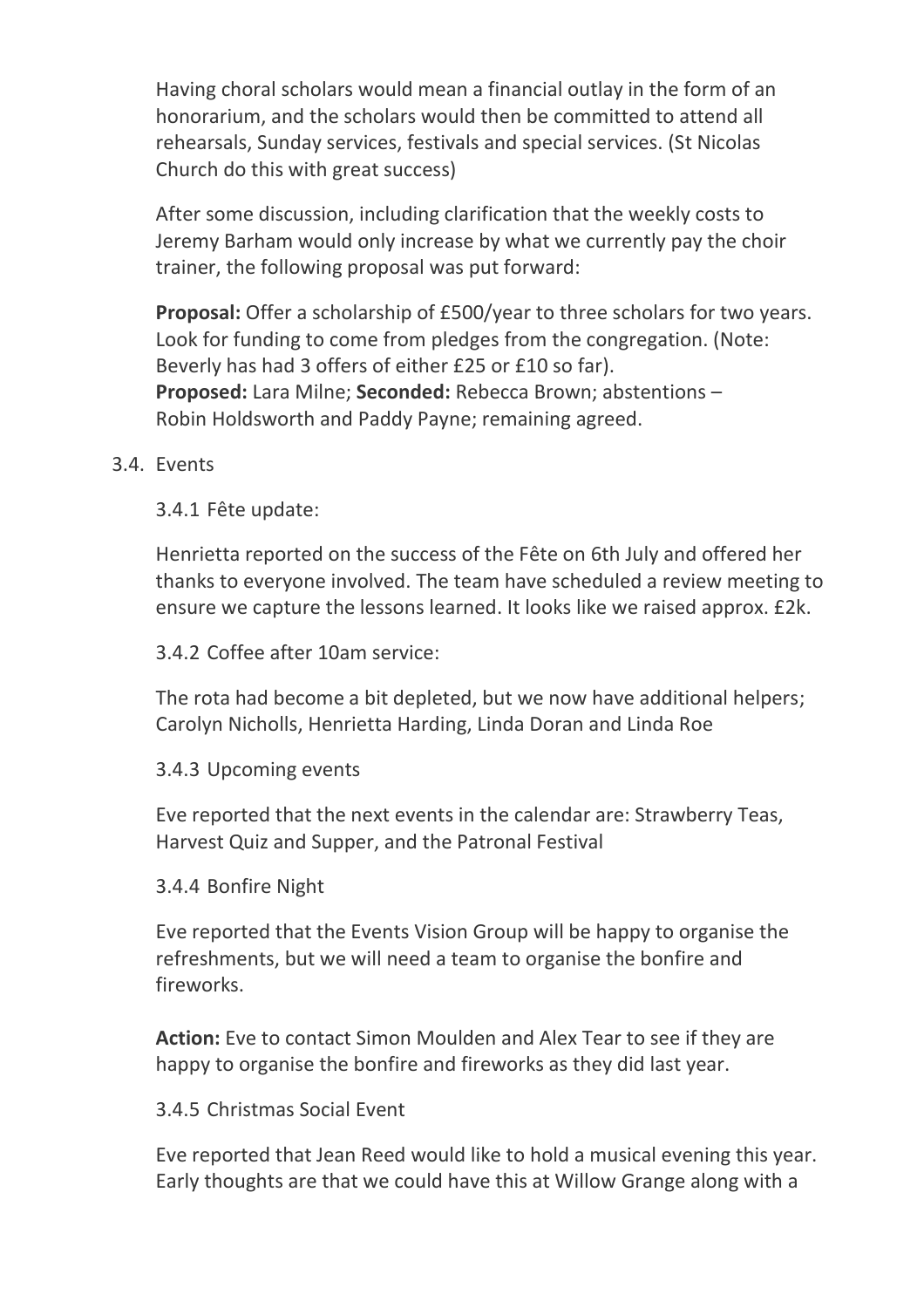buffet supper.

**Action:** Events Vision Group to decide on the details of the Christmas event.

3.5. Church Seating:

(update by Beverly)

The team have had their first meeting and agreed a forward plan. The first task is to visit visiting approximately six churches, all of whom have flexible seating arrangements, or have made alterations to their seating provision in recent years. Additionally, Paddy is researching the various seating options.

The project aims to get options and proposals to the PCC in October. If the PCC want to consider a seating change then there will be a Parish Consultation in November, with a view to the PCC making a decision in December.

### 3.6. Premises:

Robin updated the PCC that we will be re-turfing the play area that has been worn by Montessori at a cost of approximately £600. The area will be cordoned off to allow recovery. The area is 4m x 4m plus a strip alongside the path. Scheduled to be done in August.

### **4. Transforming Church Plan**

4.1. Review of goals.

The PCC reviewed the actions that have been updated since the last PCC.

### **5. Vicar's report**

Beverly updated the PCC on the period since the last PCC:

- Youth Pilgrimage to St. Martha's Church, Sunday 25th May; part of the refreshed Youth Led Programme for this term. Went well, with six young people attending, and good support from adults; Margaret Roberts, Revd Jeremy Whittaker (friend of Julie Shaw).
- Pentecost Sunday, 9th June. Good Service in the morning, followed by a Beacon Event at the Cathedral in the evening. Clashed with Matrix, so not many of us were free to go; but Andy and Linda were there, with their choir.
- Big event was the Summer Fete, 6th July. Very well done to Henrietta and the Team. Lovely community event, beautifully hosted by many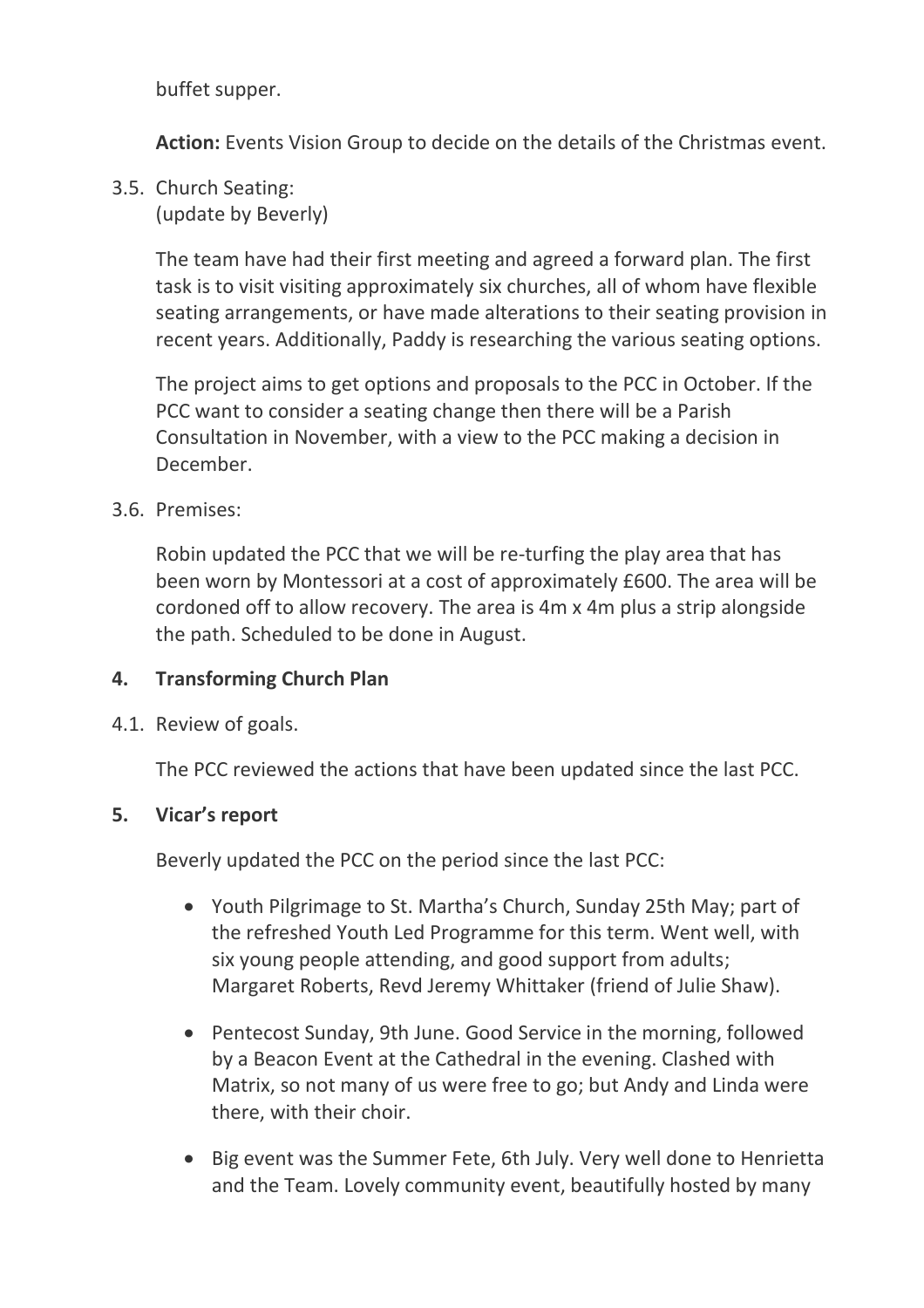volunteers from All Saints. Offered an opportunity to welcome the wider community, to build links and catch up with some of our more fringe members. Also raised about 2k for church funds.

- Songs of Praise, Sunday 7th July; also a good event with 30 or so people attending from All Saints, St. Nic's and the URC. Gave us the opportunity to say a fond farewell to Revd Phillip Jones, who's lived in the parish since Tom New's time.
- Alison Moulden is making some changes to her LMP training over the next 12 months. Alison has felt called to take a strong lead on the issue of climate change and is working with Extinction Rebellion and other Christian organisations working in the field. To allow time for this work, Alison will remain in training as an LLM but take a 'year out' from studying. She'll continue to preach at All Saints once a term, help with Messy Church, Altogether Worship and Children's Church; and will be involved with our Green Team, bringing fresh insights from her climate change activities to us. She'll complete here training during the academic year 2020-2021.

# **6. Safeguarding**

## 6.1. Update

(by Julie via email)

"New volunteers are completing training quickly which is great.

More consultation is happening well in advance of events to resolve any safeguarding issues e.g. I recently attended a planning meeting with the youth led team and the fete team asked lots of questions in advance of the event itself."

# **7. Approvals**

# 7.1. Installation of bicycle racks

Trish outlined the plans to install bicycle racks on the wall of the hall. The DAC has approved the faculty and public consultation is about to begin.

**Proposal:** That we install two x 4 bike bicycle racks on the hall wall where the bins currently stand and relocate the bins to the edge of the car park bordering Curling Vale.

**Proposed:** Trish Tye, **Seconded:** Robin Holdsworth; Unanimously agreed.